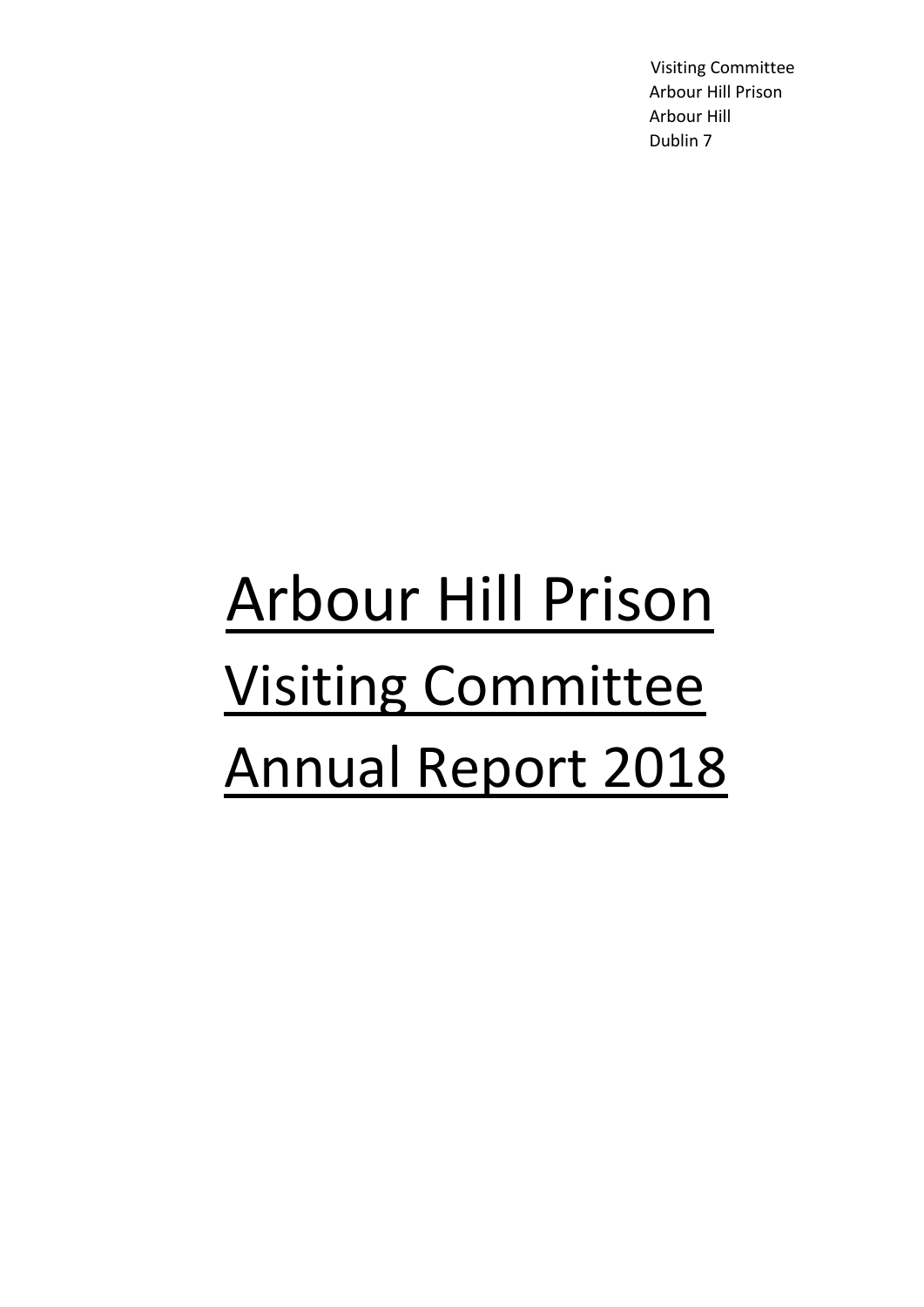#### A Chara,

Herewith is the Annual Report for the Visiting Committee for Arbour Hill Prison for the year ending 31st December 2018.

#### The Visiting Committee

The following are existing members of the Visiting Committee for 2018.

Rita Hayes Padraig McGarrigle Pat Holton William (Billy) Ireland Ms. Deirdre Kenneally

The visiting committee appointed Mr. William Ireland as Chairperson.

The Visiting Committee for Arbour Hill held Committee meetings as follows during 2018.

| January   | No meeting                                     |
|-----------|------------------------------------------------|
| February  | 01/02/2018<br>28/02/2018 - Postponed (weather) |
| March     | A.G.M.                                         |
| April     | 25/04/2018                                     |
| May       | 14/05/2018                                     |
| June      | 18/06/2018 - Limerick Prison                   |
| July      | 11/07/2018                                     |
| August    | 08/08/2018                                     |
| September | 12/09/2018                                     |
| October   | 10/10/2018                                     |
| November  | 14/11/2018                                     |
| December  | 18/12/2018                                     |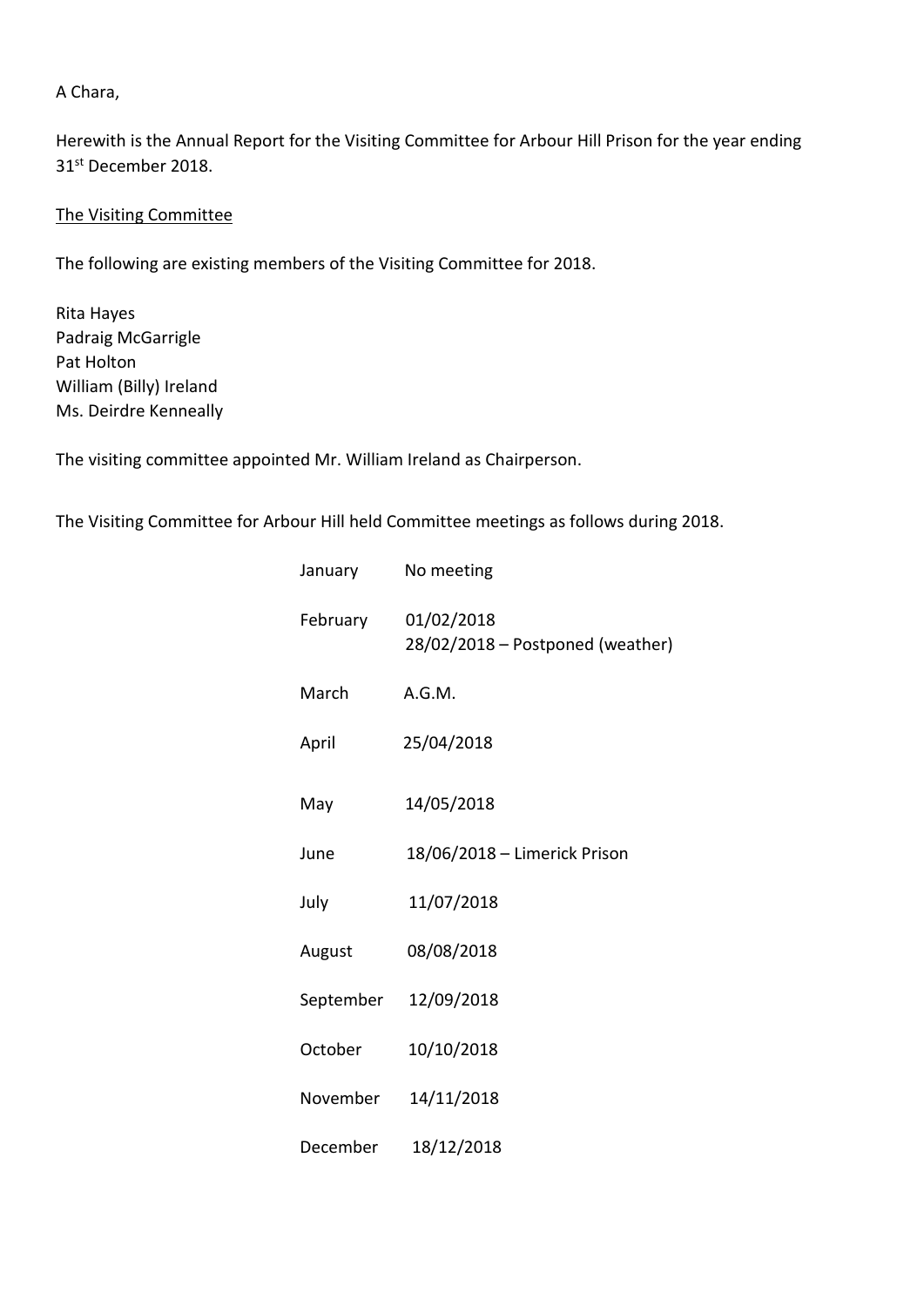At least one member of the Committee makes an unannounced visit to the prison each month in addition to the scheduled monthly meeting. The Visiting Committee frequently visited the prison before / during / after the monthly meetings and have had access to every area of the prison. While visiting the prison the Committee has made it a priority to make themselves available to the prison population in order to address any issues arising at the earliest opportunity. Notices are clearly placed around the jail informing prisoners of the availability of the Committee.

#### **Arbour Hill Prison:**

 Arbour Hill Prison is a closed, medium security prison for males aged 19 years and over, serving sentences of more than 2 years. It is located in Dublin 7. It opened as a civilian prison on the 4<sup>th</sup> June 1975.

#### **Visiting Committee "Visits":**

 At the regular monthly meeting each "Visiting Member" reported on their visit during the previous month. The reports from the "visits" showed satisfaction and a very high standard of care provided to those serving sentence at this facility. The standard of hygiene and the cleanliness throughout every part of the prison is exemplary.

 Prisoner welfare is the primary concern of the management and staff in Arbour Hill Prison and this was evident in every monthly visitor report. The physical environment of the prison is maintained to a very high standard and the cleaning regime is at a high level. Special mention was made of the quality service provided by the prison kitchen, who in addition to serving up high quality meals all year round and also provide up to one hundred and twenty hot meals to the Criminal Court Complex on a daily basis.

#### **Visits to Prisoners:**

Visits to prisoners at Arbour Hill are facilitated by appointment as follows.

Monday / Tuesday / Wednesday / Friday and Saturday (1000 – 1200hrs / 1400 - 1600hrs)

There are no visits on Thursdays or Sundays.

In the visitors waiting room there are play facilities for children.

The modern visitor facilities (renovated in 2015) are popular with staff, prisoners & visitors.

#### **Prisoner Visits and representations to the Committee:**

 Should a prisoner have a complaint he can request to see the Visiting Committee via a request to the Governor.

Every effort has been made to inform the prisoners of this option.

#### **Chaplaincy:**

Sr. Mary Hanrahan is the Chaplain in Arbour Hill Prison. Sr. Mary attends the prison six days per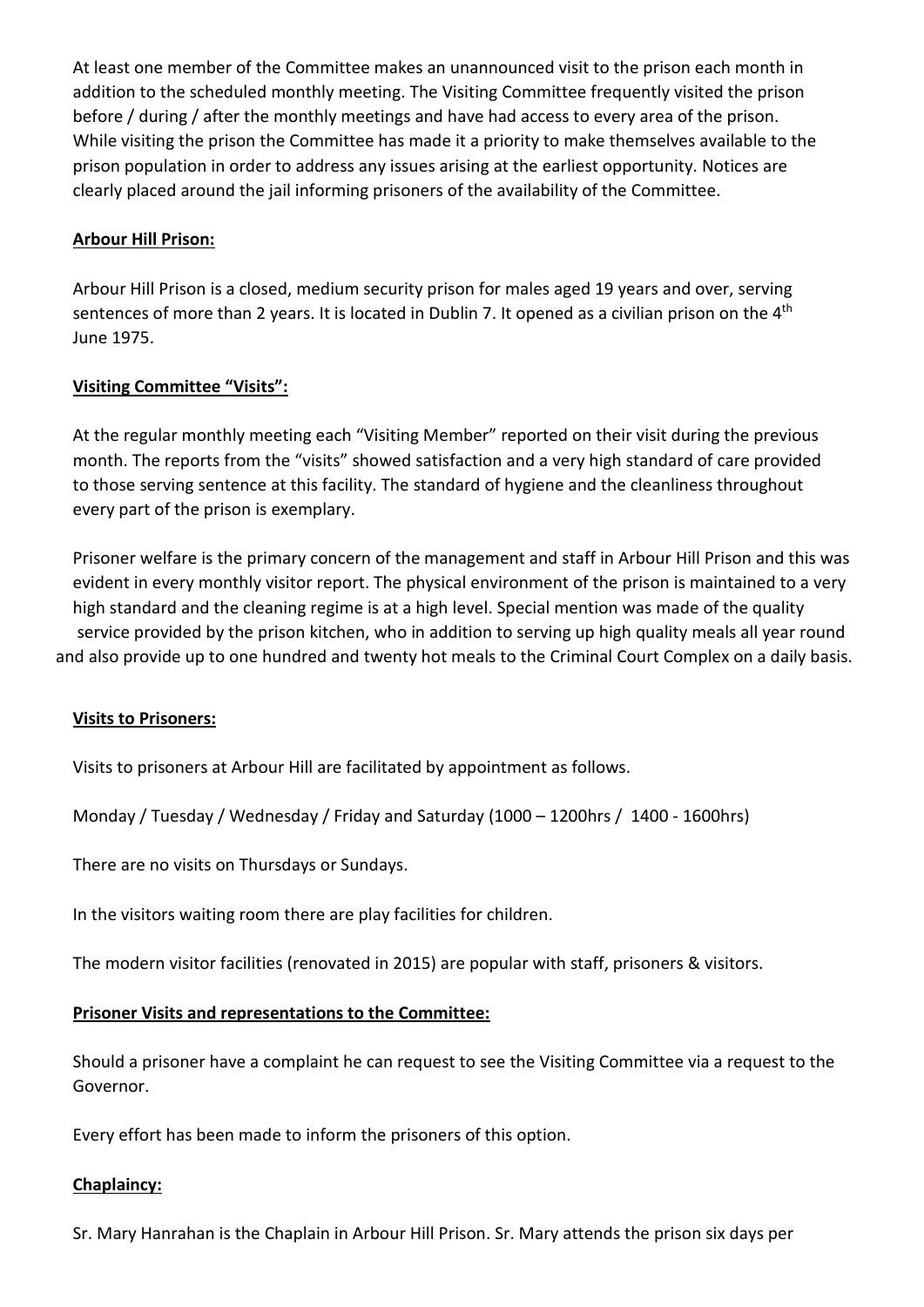week and is always available to prisoners as required. Sr. Mary and the chaplaincy continue to provide invaluable assistance to the prisoners on a wide range of social & personal issues.

 Sr. Mary would also interact and communicate with Chaplaincy services in other countries, facilitating non-Irish prisoners to actively link up with Chaplaincy support from their own countries.

 Befriender's volunteering to visit those who have no visits are facilitated through the Chaplaincy also.

 Christians 95% Other Religions 5%

# **Workshops and Training**

# **Woodwork:**

 The workshop provides furniture for a number of charities and occasionally for the prison itself. The workshop provides training and work for the prisoners who are assigned here. The standard of training and workmanship in Arbour Hill Prison, in the opinion of the committee, remains very high and reflects well on the ethos of the prison as a whole.

Some of the many projects also include the following -

 Upgrade cell furniture Supply furniture for Barrettstown Castle charity. High Quality Garden Furniture. Dolls Houses for Charities. Environmental Projects involving various Councils

The workshop also utilises as much as possible, used materials that can be recycled.

# **Fabric:**

 The fabric workshop produces the bed linen required for all establishments across the Irish Prison Service Estate. Training is provided to prisoners to assist in developing after prison employment opportunities.

# **Braille:**

The Braille room teaches Braille and manufactures books and periodicals into Braille. This is the only workshop of its type in the country and is also the only place in Ireland that repairs "Braille Machines". The visiting committee note the expertise and dedication evident here.

# **Waste Management:**

 This facility continues to grow and develop and is a highly organised and structured recycling centre that caters for all Dublin Prisons, in addition it takes in electrical waste from many Government Departments. The inmates are trained to a very high standard in conjunction with Health & Safety Laws (WEEE) Dublin and the facility were National award winners in Waste management and continue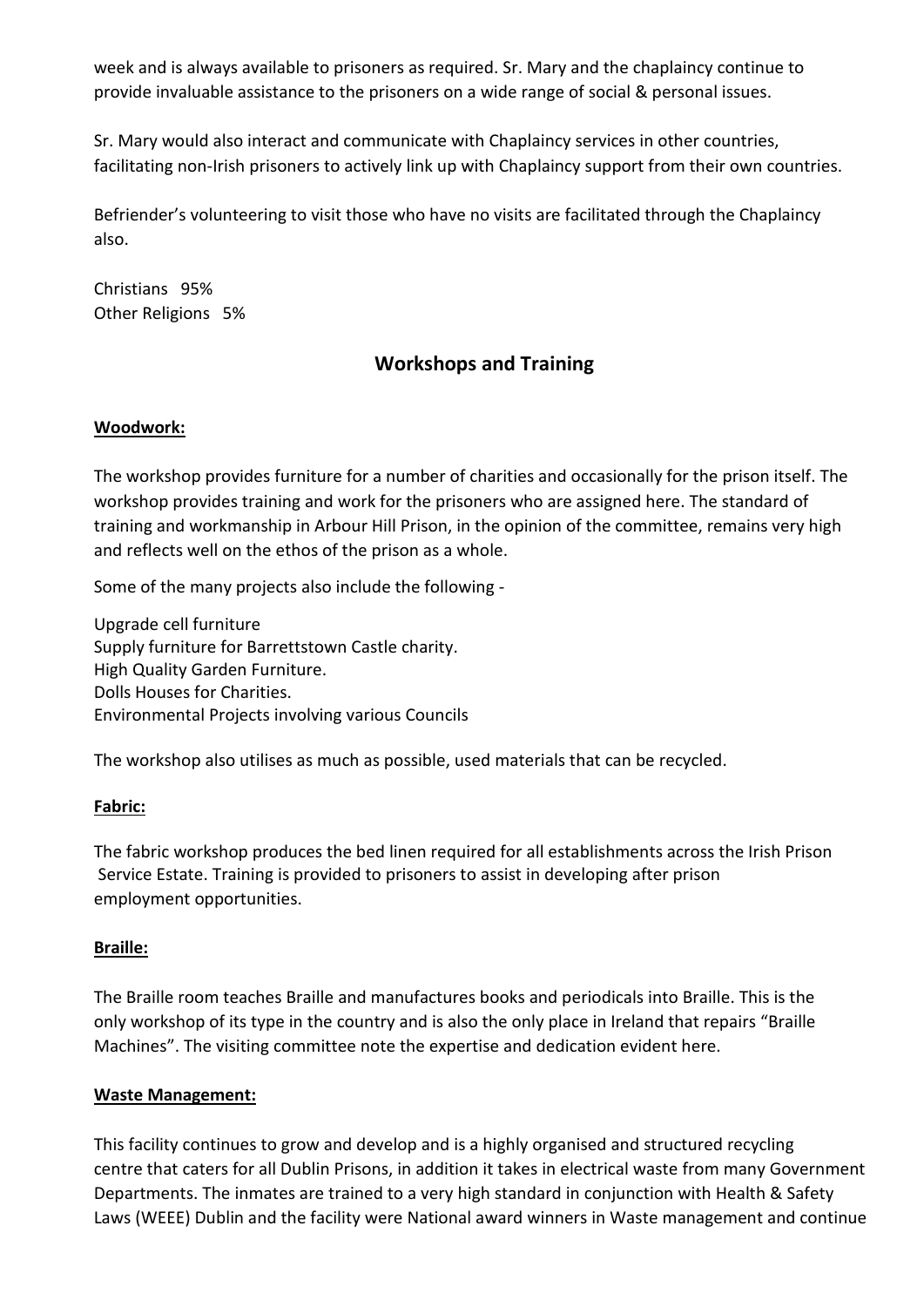to expand. The invaluable experience and training provided has enabled a several prisoners to get employment post release.

# **Print:**

 This is a very busy workshop that caters for the IPS (Irish Prison Service) in all its requests for printed paper. Training is also provided for up to nine prisoners. Training is on modern printing machines which assist in securing post release employment opportunities for prisoners.

# **Kitchen:**

 The Catering Department is managed by the prison staff, assisted by a number of prisoners, some of whom are undergoing certified training. The kitchen provides in excess of 450 meals daily and has attained the "Q" mark. The kitchen provides intensive prisoner training accredited in FETAC. The performance of the catering area has been recognised by EIQA awards and the visiting committee note that the variety, quality and wholesomeness of the food provided continues to improve and note that satisfaction levels among prisoners remains very high.

# **Laundry:**

 This facility provides laundry of personal and bed clothing of inmates and the handling of inmates property.

# **Education:**

 The provision of education is one of the rehabilitation tools available within Arbour Hill Prison. The aim of all of the teaching staff is to provide education which is quality assured, student centred and which facilitates lifelong learning. The Education Department is managed by Dublin City VEC. It provides learning opportunities from Basic Literacy to Degree level and beyond. The courses available are accredited by the Dept. of Education and included both the Junior and Leaving Certificates.

Classes available in the Education Centre 2018

Adult Basic Education:- Literacy, Numeracy, Interactive Literacy.

 The Visiting Committee were impressed with the focus on Arts & Crafts as part of a holistic approach to personal development within the QQI education framework. Painting, Pottery & Stained Glass are just some of the options for the prisoners to engage in.

#### **Library:**

 The library is available for prisoners to study and read for leisure. The library is operated by the prisoners and offers a wide range of reading & study materials.

 The visiting committee note the pride that the prisoners have in maintaining this facility to the highest standards possible.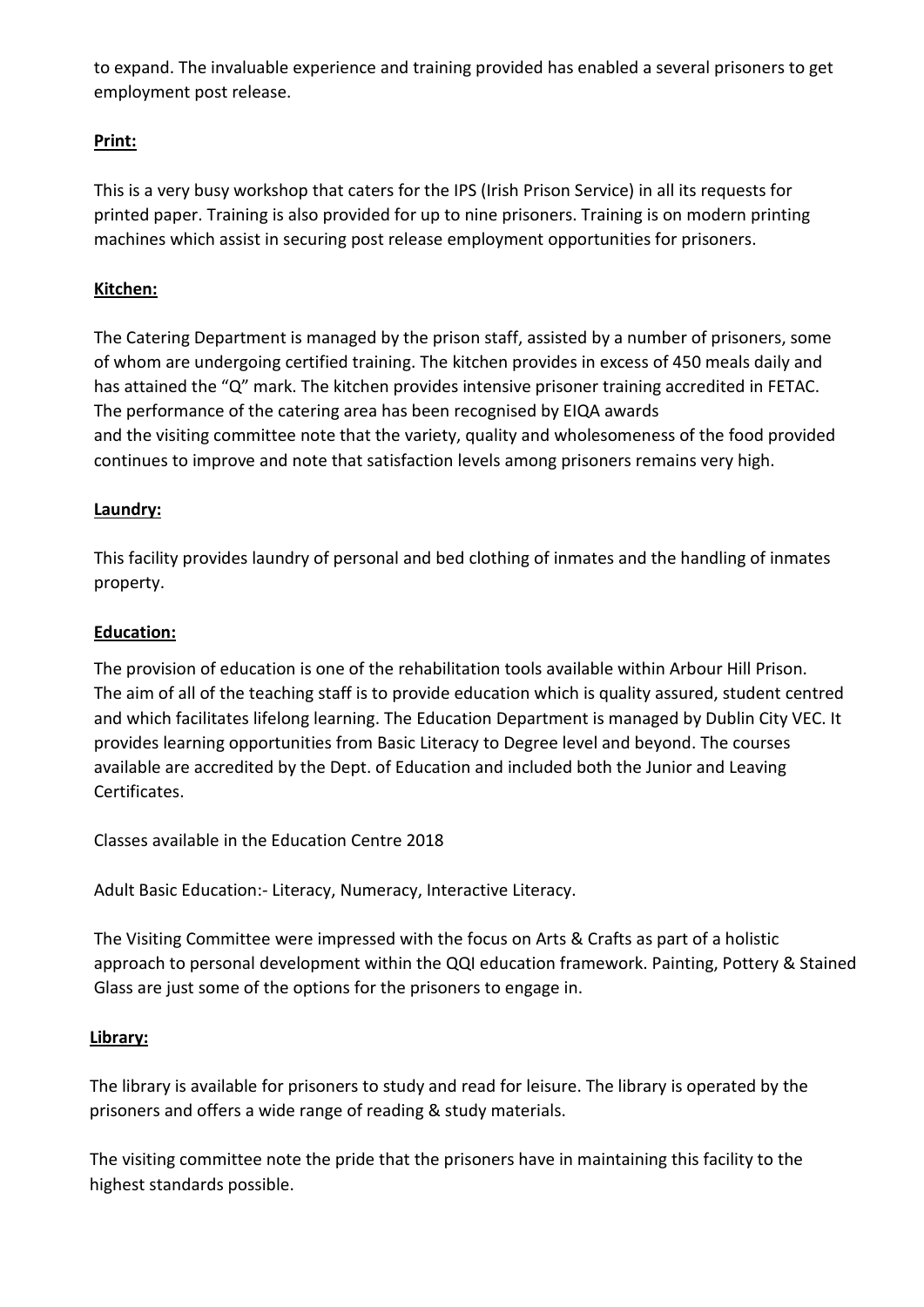# **Capital Works:**

 The visiting committee acknowledge the high standards achieved through recent improvements to a wide range of facilities such as the staff toilets, visiting area, ventilation system and refurbishment of two cells to cater for wheelchair accessibility.

#### **Building Better Lives**:

 The Build Better Lives programme was launched in 2009 and replaces the original Sex Offender Treatment Programme previously available in the prison. The programme is based on a Canadian Model and is empirically proven to be an effective intervention for the profile of the sex offender prisoner. Arbour Hill Prison is currently the centre of excellence for the treatment and rehabilitation of sex offenders. The programme is delivered by the Psychology Department.

The BBL programme comprises three components:

 Exploring Better Lives (EBL) Practising Better Lives (PBL) Maintaining Better Lives (MBL)

 There continues to be an ongoing waiting list for prisoners to engage in the Psychology services, the visiting committee would like to see every effort made to reduce this waiting list and all prisoners would have access to vital services.

#### **Other Treatment Programmes and Services Provided:**

In addition to the BBL programme, Arbour Hill prison provides other treatment modules to assist in developing important life and social skills.

 Pre-Release programme Anger Management programme One of One anger management Psychology Service Probation Service Psychiatric Service Alcoholics Anon. Gambler Anon. G.R.O.W. Listeners Programme Pre Release Case Conference Integrated Sentence Management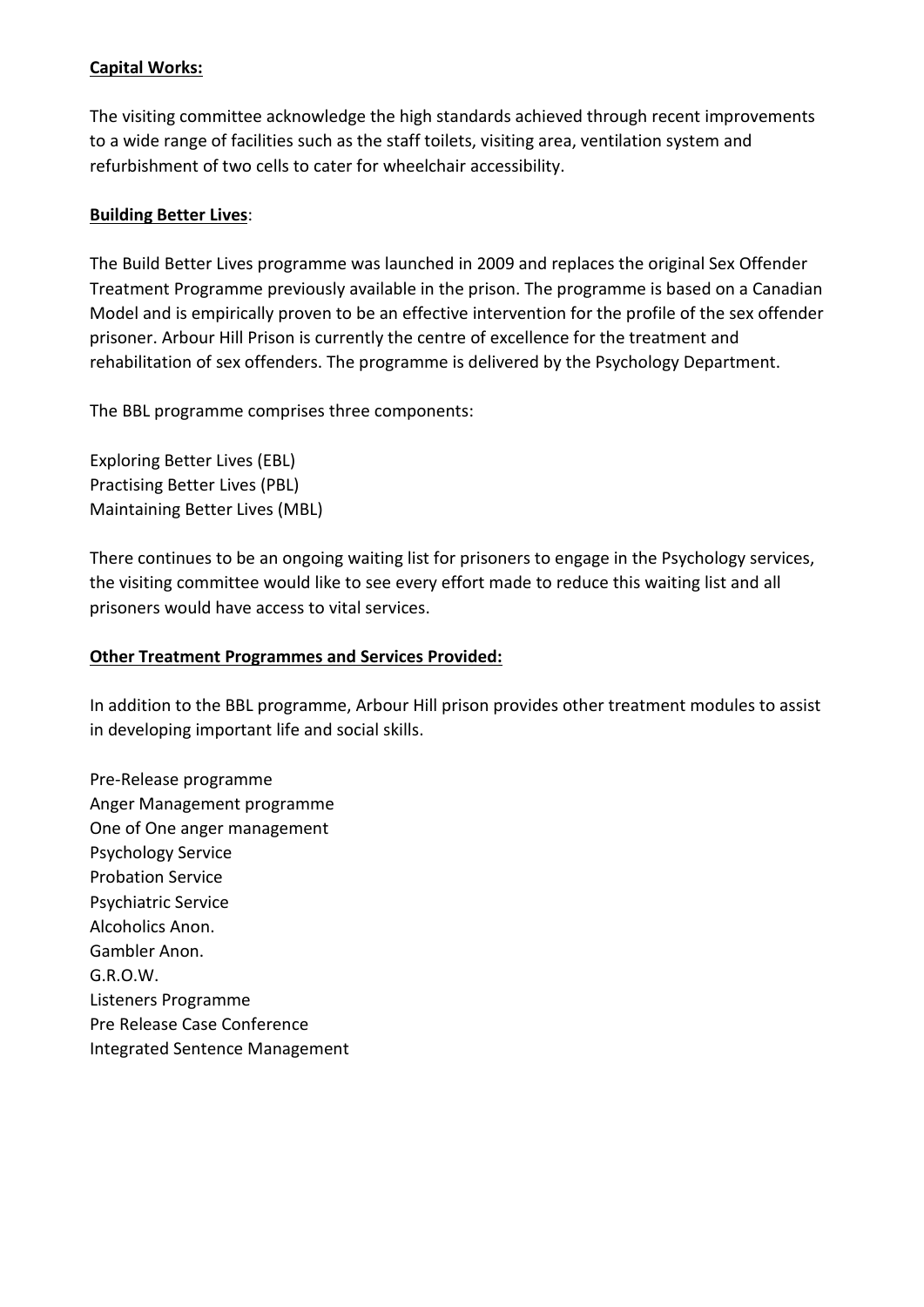# **External in-reach Services Arbour Hill Prison 2018**

Samaritans **Toe to Toe to Toe to Toe** AA Relate HSE CWO GROW Trail Housing Services **Properties** Psychotherapist Church of Ireland Ministry **Dentist** Crosscare (Housing) **Vision Express** St. Vincent de Paul **CMH** in Reach Linkage (Production Services) FCPN / CMH Agency Nurses

 Chiropodist Bereavement Support Group Gambling Anonymous HSE Comm. Occupational Therapist Prayer Group **HSE Comm.** Speech Therapist

#### **Listeners Programme**

 The popular programme provides a valuable service, where trained prisoners (listeners) listen to concerns, issues and fears in a confidential setting. Training is provided by the Samaritans. The service provides an important emotional support for fellow prisoners. The committee feel this service is a contributory factor in the low level of self-injury at the prison. The programme is of excellent benefit to those in receipt of the service.

#### **Medical & Services:**

 Arbour Hill currently has seven nurses (including Chief Nurse Officer) and also a locum Doctor who attends the prison three days per week. It remains a concern to the visiting committee that if a prisoner requires medical attention at the weekend, they have to be brought to the local hospital Accident & Emergency department.

 Medical services include a visiting Psychiatrist and Psychiatric Nurse. Psychotherapist, Psychologists, Chiropodist and optical services as required. The committee notes that the age profile of a quantity of the inmates requires that they require a high level of medical supervision and support.

Arbour Hill prison implements the legislation with regard the smoking policy

 Where it is only permitted in either the prisoners own cell or the external recreation area. Smoking is not permitted in common areas , every effort is made to assist those offenders who wish to give up smoking.

#### **Special Observation Room:**

 Part of the function of the Visiting Committee is to monitor the use of the Special Observation Room. It was used very sparingly during the year 2018 but each case was as a voluntary admission of very short term duration.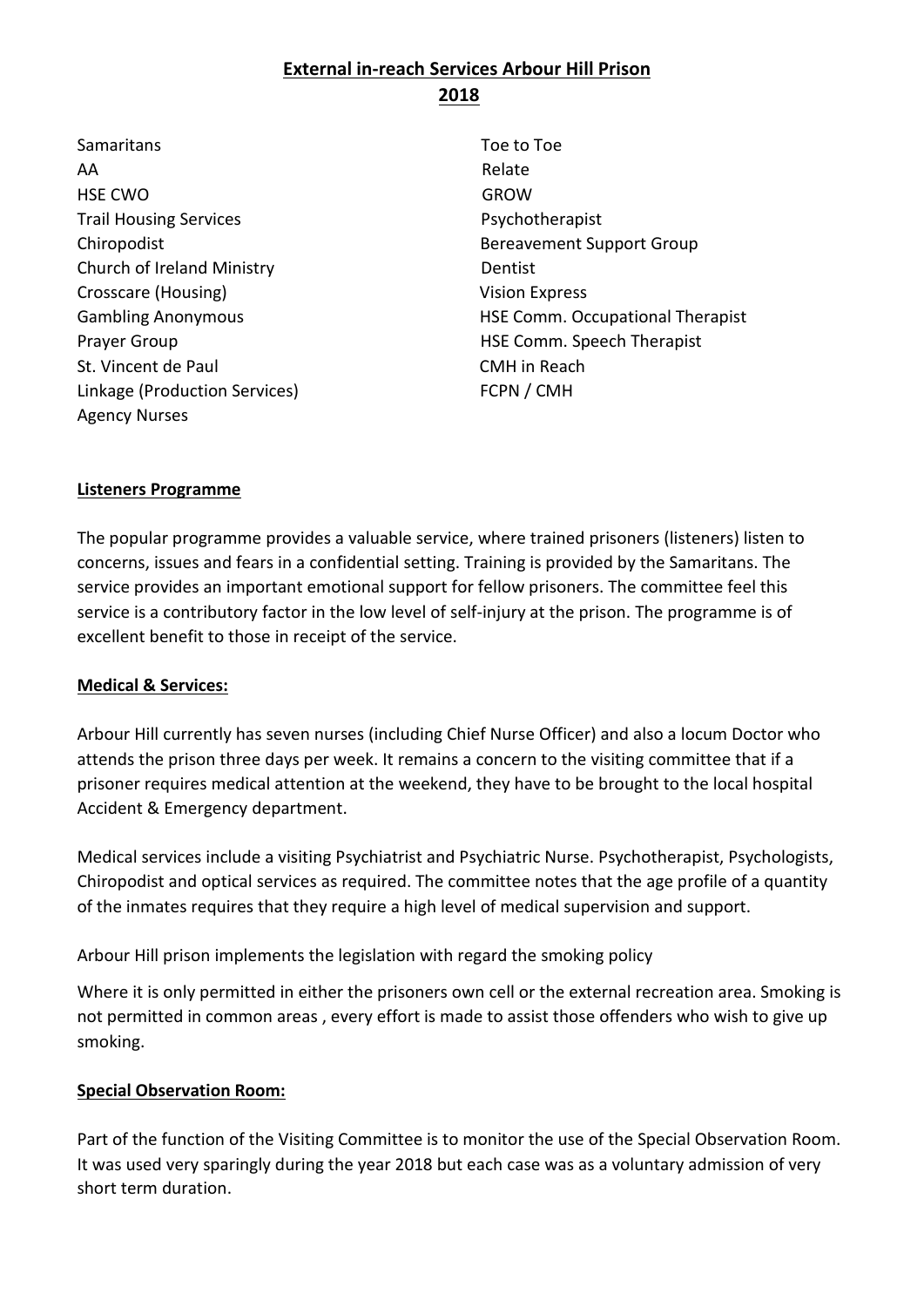The Committee is pleased to report that in 2018 there were no suicides or attempts at self-harm.

## **Complaints Procedure:**

Any prisoner can request a complain form from any staff member at any time.

All complaint forms are numbered and recorded, consequently once a form has been drawn down, the "complaint" has to be pursued to a conclusion and retained for inspection by the *Inspector of Prisons* or other prison authority who might seek to have access. The complaints procedure and forms introduced in 2014 that introduced categories A – F appear to continue to work well.

# **Probation Services:**

All new committals are interviewed within 3 working days of arrival to Arbour Hill Prison. The Probation Service facilities group work, anger management and group thinking services. The service complete Parole Board, Repatriation, Court and prisoner reports.

The prison is very fortunate to have the service of a very active and dedicated probation team consisting of two equivalent full time Probation Officers and one acting Senior Probation Officer. They work with the prisoners both individually and collectively in addressing a broad range of issues.

The Probation services actively encourage prisoners to participate in education and rehabilitation programmes and provides support in reintegrating then back into the community. They also assess the potential risk that individual prisoners may pose to society and are also involved in court imposed supervision, sometimes for many years post release.

# **Integrated Sentence Management (ISM):**

All prisoners are actively engaged in the process. First case waiting list is cleared all the time and first case assessment interviews are conducted within 24hrs of committal. Consent form is signed and retained on file in ISM office. Referrals are created and Probation, Psychology, Education, Work Training (Industrial Manager) Medical are using database assessments.

All services are co-operating well with ISM in Arbour Hill.

# **Drug Free Prison:**

Arbour Hill prison remains fully committed to ensuring that the prison remains "drug free". All prisoners are fully aware that they are expected to be 100% drug free and access to the prisons facilities and services are dependent on this. Random drug testing is part of the day to day routine at the prison.

The visiting committee note that incidents relating to drugs within the prison remain exceptionally low and compliment the prison management and staff on this matter.

#### **SUMMARY:**

Arbour Hill prison remains fully committed to promote an ethos of constructive support in a calm and caring atmosphere. The relationship between staff and prisoners is at a very professional but humane